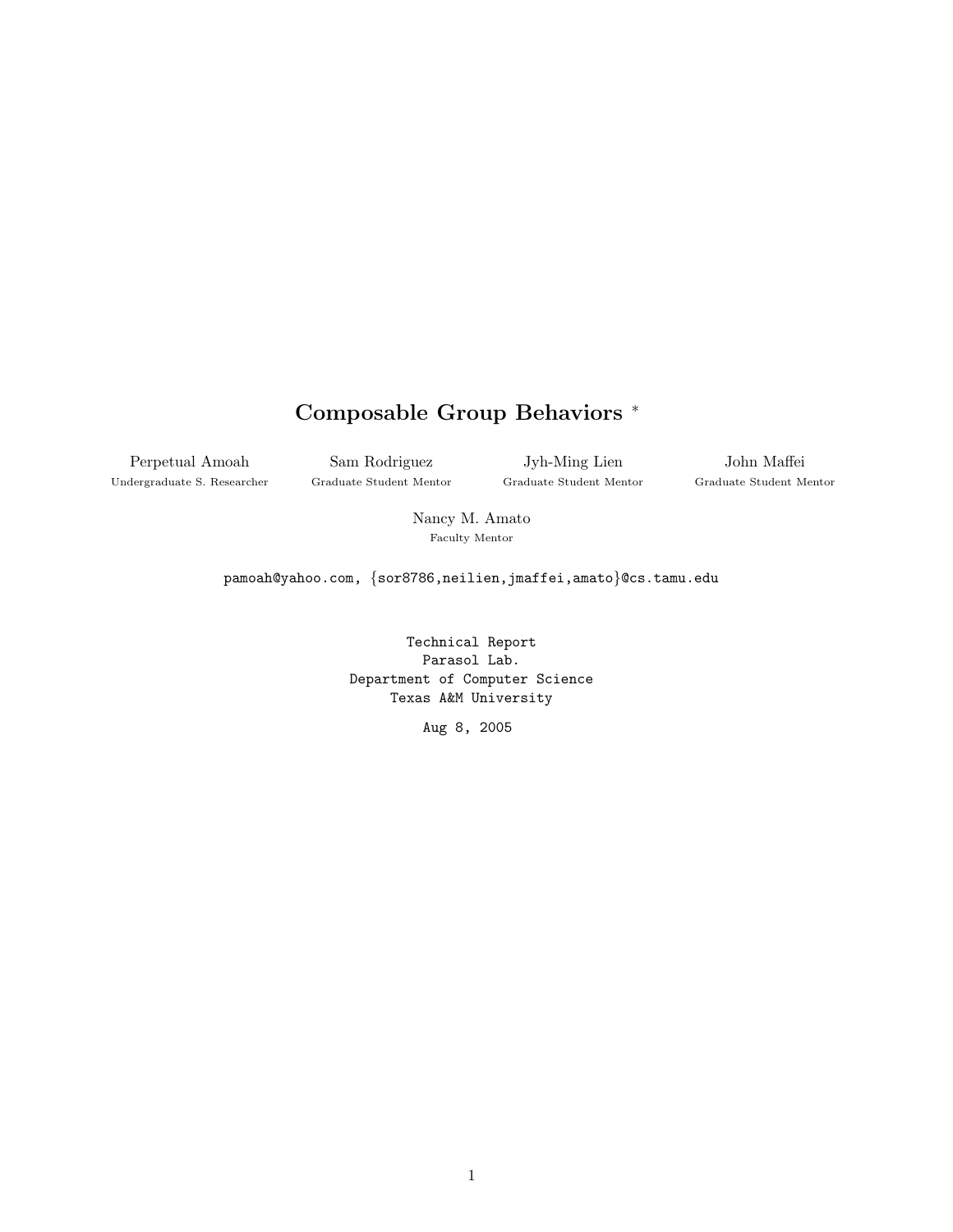## Abstract

The aggregate motion of a flock of birds, a school of fish, or a herd of animals like sheep, cattle and others is a beautiful and familiar part of the natural world. This type of complex motion is difficult to replicate in computer animation. For many years, researchers have focused their efforts on creating complex behaviors. Generating these complex and realistic group behaviors has been a challenging and time-consuming endeavor. This paper focuses on methods of accomplishing this task. Our goal is to investigate methods to facilitate the generation of complex group behaviors for applications such as games, virtual reality, robotics and biological or ecological simulation. Our general approach is to provide a framework that automatically combines simple composable behaviors into more complex ones. Our strategy is to compose a set of simple and basic user defined behaviors into unlimited sets of complicated and more interesting behaviors. In addition we will demonstrate the concept of composable group behaviors using behavior simulation of both predators and prey. We have developed several basic ways for predators to hunt for prey, and for prey to run away from the predators. The result of this research is an easy to use, adaptive and flexible framework for simulating group behaviors.

Keywords: composable behaviors, group behaviors, state, pursuit, evasion.

## 1 Introduction

For many years, researchers have focused on formulating complex behaviors. Generating these complex and realistic group behaviors has been a challenging and time-consuming endeavor. In this research, we investigated techniques for simplifying the process of generating realistic and complex group behaviors. The main goal is to simulate complex behaviors from many basic behaviors for applications such as games, virtual reality, robotics and biological or ecological simulation.

We worked on different ways for prey to avoid a predator and for predators to hunt. The flock of prey will have more intelligent ways to avoid predators, rather than just running away. A flock being preyed upon can also hide from its predator by running towards it flock mates. They can remember the position of a predator and will try to avoid this position. The predators have basic behavior of pursuing prey. Based on these simple behaviors, our system is able to compose and generate much more complex group behavior strategies.



Figure 1: System overview.

<sup>∗</sup>This is an ongoing research Perpetual Amoah participated in during her internship program in summer 2005 at the Parasol Lab at Texas A&M University, College Station, TEXAS. Supported by the Distributed Mentor Project (DMP)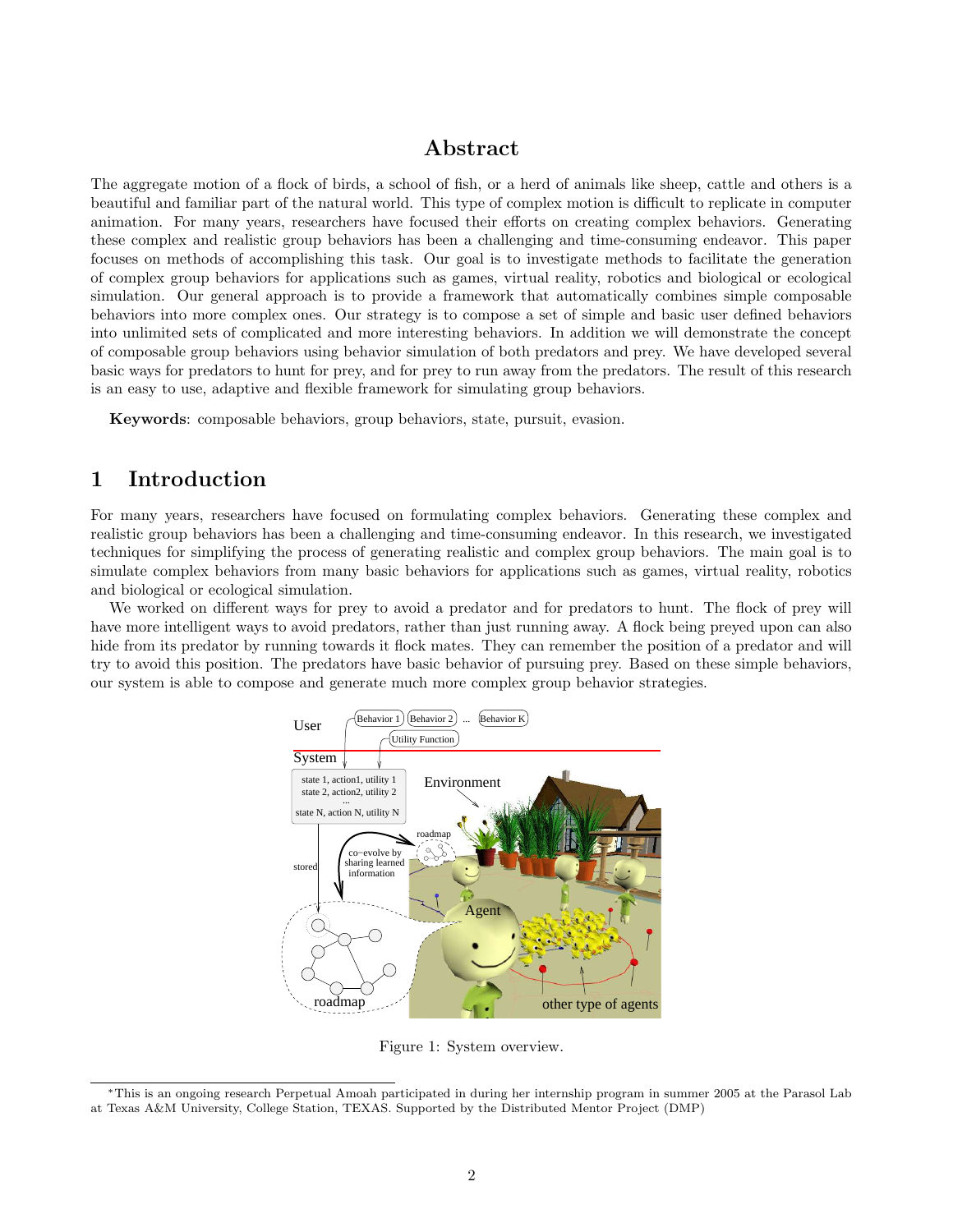## 2 Preliminaries

In this section, we define terms and concepts used in this paper. Composable Group Behaviors can be thought of as the process of putting together simple basic behaviors to create complex and realistic behaviors.

A *flock* is a collection of agents. Each of the agents in a flock can only sense a limited surrounding range, follows some basic rules, and creates control forces to change its state. In computer graphics, flocking behavior, which is generally composed of three simple rules (avoidance, alignment and coherence), is also a type of composed behavior[7].

A state of the simulation is a snapshot of all variables in the system, such as the configurations and velocities of all agents and the weights of the roadmap edges. Because each agent can sense locally, it can only obtain partial information about the current state, such as the current location of the agent itself, the location of neighboring agents and the surrounding obstacles and roadmap nodes and edges.

### 3 Related Work

The idea of composing basic behaviors into complex behaviors is not new. Research on biology and animal behaviors has shown that the concept of basic behaviors exists ubiquitously ranging from lower level basic biomechanic motor controls [6] to high-level ethological basis behaviors. Composing simple behaviors into complex behaviors is also proposed in studies developing behavior-based robotics [1]. All this evidence indicates that combining simple behaviors is one of the most natural and general ways to generate realistic behaviors.

There has been many works on composable behaviors among researchers for some time now. We will focus mainly on research done by the Parasol Lab. Arnaud Masciotra during his USRG 2004 Summer program[5] did worked with Dr. Nancy Amato, and her graduate students (Sam Rodriguez and Jyh-Ming Lien). In this system, they simulated a dinosaur's pursuit and evasion game to show the power of composable group behaviors. In this simulation system, they created a dinosaur flock class and a dinosaur flock state class (dinosaur member).

In early 2005, Dr. Amato and her group [4] modified this system in order to improve on it. This work focuses on extending the basic behaviors that have already been implemented. For instance, a behavior like "attack-inline" when used in the simulation, the predator easily loses sight while following the prey. This draw back occurs because the predators follow in a line. Our new framework, which we will discuss in the next section, handles these drawbacks and many other things that make our new system very interesting and user friendly.

### 4 Framework

As shown in Figure 1, the proposed framework consists of several main components, i.e., agents(prey, predators),user defined behaviors and utility functions. This framework is an extended version of the work done by Dr. Amato et. al. in the Parasol lab.

In their previous work, they generated several interesting group behaviors, such as homing, exploring and shepherding, using adaptive roadmaps whose edges weights change dynamically during the simulation; see Figure 2.

For more information on the original framework, please read our technical publication number[5],[4]. This new framework focuses more on how prey and predators can move with and towards their flock mates.

The main features of our framework for generating group behaviors include but not limited to the following:

- Users only need to provide a set of simple behaviors to the system to generate complex behaviors.
- Users do not need to define the relationships between each behavior, i.e., these simple behaviors can be developed independently without knowing what other behaviors are in the system.
- The relationships between simple behaviors, and the complex behaviors themselves, can evolve as the agents learn from their past experiences.

We demonstrate the utility of our flexibility and power of our system by varying the allowable behaviors and measuring the performance of the system on multiple applications.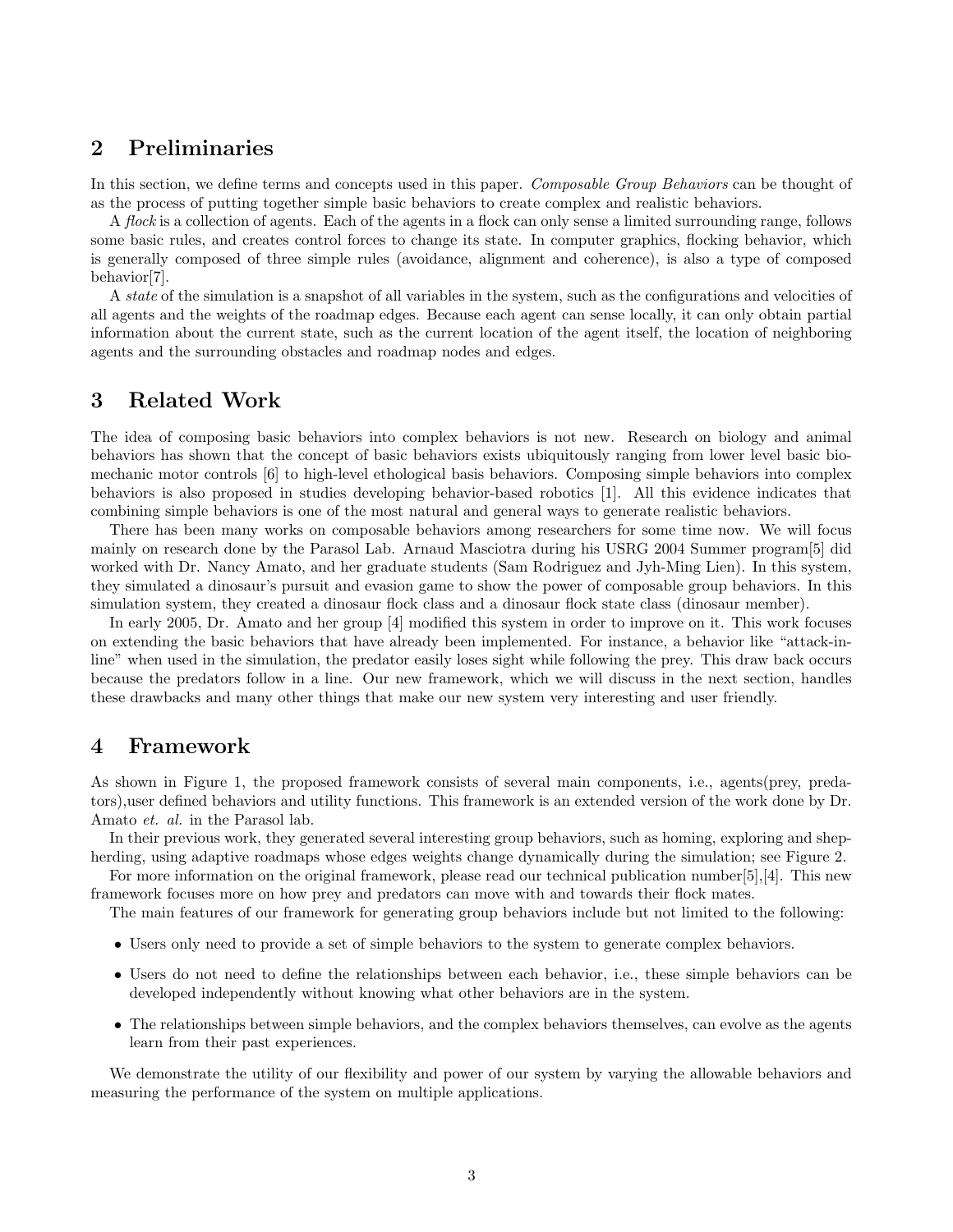

Figure 2: Flocking behavior using an adaptive roadmap. As the agents explore the roadmap, edge weights are updated along edges that are being traveled as seen between Steps 1 and 2 and between Steps 2 and 3.

## 5 Simple Behaviors

In this section, we describe simple basic behaviors and some modifications mad to the basic behaviors for my summer research work. Some of these were created to enhance other existing behaviors.

#### 5.1 Existing Behaviors

The following are few examples of our basic behaviors.

1. Chasing Behavior Chasing behavior is one of the most basic ways to hunt. This behavior is often used in pursuit-evasion.

Our implementation is similar to the natural chasing of the cat and the mouse. In this simulation, the predator runs after the prey when the prey is in his view range just as a cat will run toward a mouse when he sees it. One of our basic way for a predator to chase a prey is to go towards the position that the prey is currently at (attack-in-line). Also one of the more effective way a predator can chase a prey is for the predator to move toward the position that the predator thinks the prey is heading to (attack-prediction). With this intelligents in our simulation, the predator normally predicts his next goal position ahead of the prey. This can cause the prey to change its direction if he gets to know ontime.

2. Following Behavior This behavior is similar to pursuit. Instead of chasing a prey, it will either follow a friendly agent (which is neither its prey nor predator) or any avialable agent around its environment.

This behavior can be used when a group of agents are searching or when the agents are following a leader agent. Also it can be use for gathering flock members for a group behavior (like attack-in-group).

Our implementation is similar to how army of bees and flock of sheeps manuver in an evironment. In this particular behavior, there is no leadership role so a prey follows any avialable friendly agent in his view range.

3. Running Away Behavior The running away behavior is a common way to avoid a predator. This can be use when a prey is being preyed upon or when trying to escape from natural danger.

We have techniques that allows the prey to recognize the position of the closest predator. We also compute the force that pushes the prey away from the predator. This force gets stronger as the predator gets closer. The direction of this force is opposite to the predator's position.

Some simple modifications to this behavior such as having the agent running awayzig-zag or swerve in random directions are some possibilities we are considering.

4. Searching Behavior This behavior happens when the flock member needs more information about the environment. It can be used when looking for food, shelter or an enemy.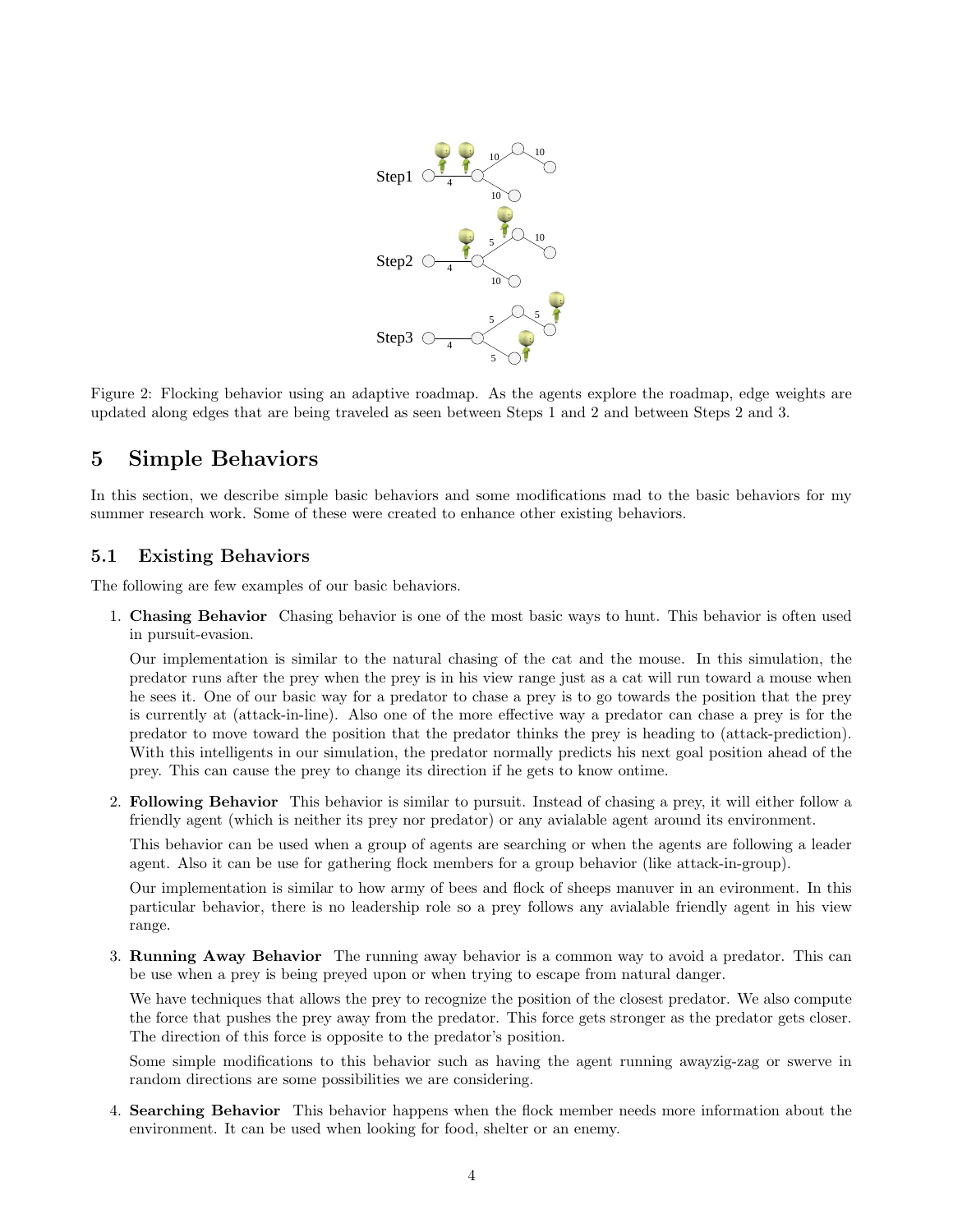The technique for this behavior is to explore the area (environment) until a target is found.The flock member may or may not have an in-depth idea about the environment. This searching behavior can either choose to explore unvisited areas or random places in the environment[3].

5. Hiding Behavior The hiding behavior is a more complex behavior. The flock member needs to hide behind an obstacle.

Similar to the running away behavior, this behavior allows the flock member to avoid the predator. This behavior can be used during attack between different flock members.

The technique for this behavior is that the prey has the intelligents of the position of the closest predator. We find the closest obstacle from the prey and compute a good position behind this obstacle that is not visible to the predator.In order to find a good position, we sample points around obstacles (using OBPRM)[2], and check each point to see if it is a valid position, i.e., the position is not visible from the predators position. Then we choose a the point in which, predator's position and obstacle's position are the most aligned. We then compute a path for the prey to go to this position and wait [5].

#### 5.2 New Behaviors

The following are four of our new behaviors created.

1. Follow in Surrounding Behavior In this behavior, flock members attempt to move towards other friendly flock members. This behavior can be use for group hunting, searching and following other friendly flock members through the environment.

This behavior was implemented to enhance the functionalities of our follow-in-line behavior. In this behavior, we compute an area where friendly flock members are positioned called follow-area in Figure 3. The distance between the group of friendly flock members and the leader is maintained while using this behavior.

As shown in Figure 3, the friendly flock members are being led to a desired goal position by a leader. The friendly flock members also remain in the predefined area (follow-area) behind the leader. When the leader changes direction, the friendly flock members position themselves in order to stay in the follow-area.



Figure 3: Follow-in-Surrounding behavior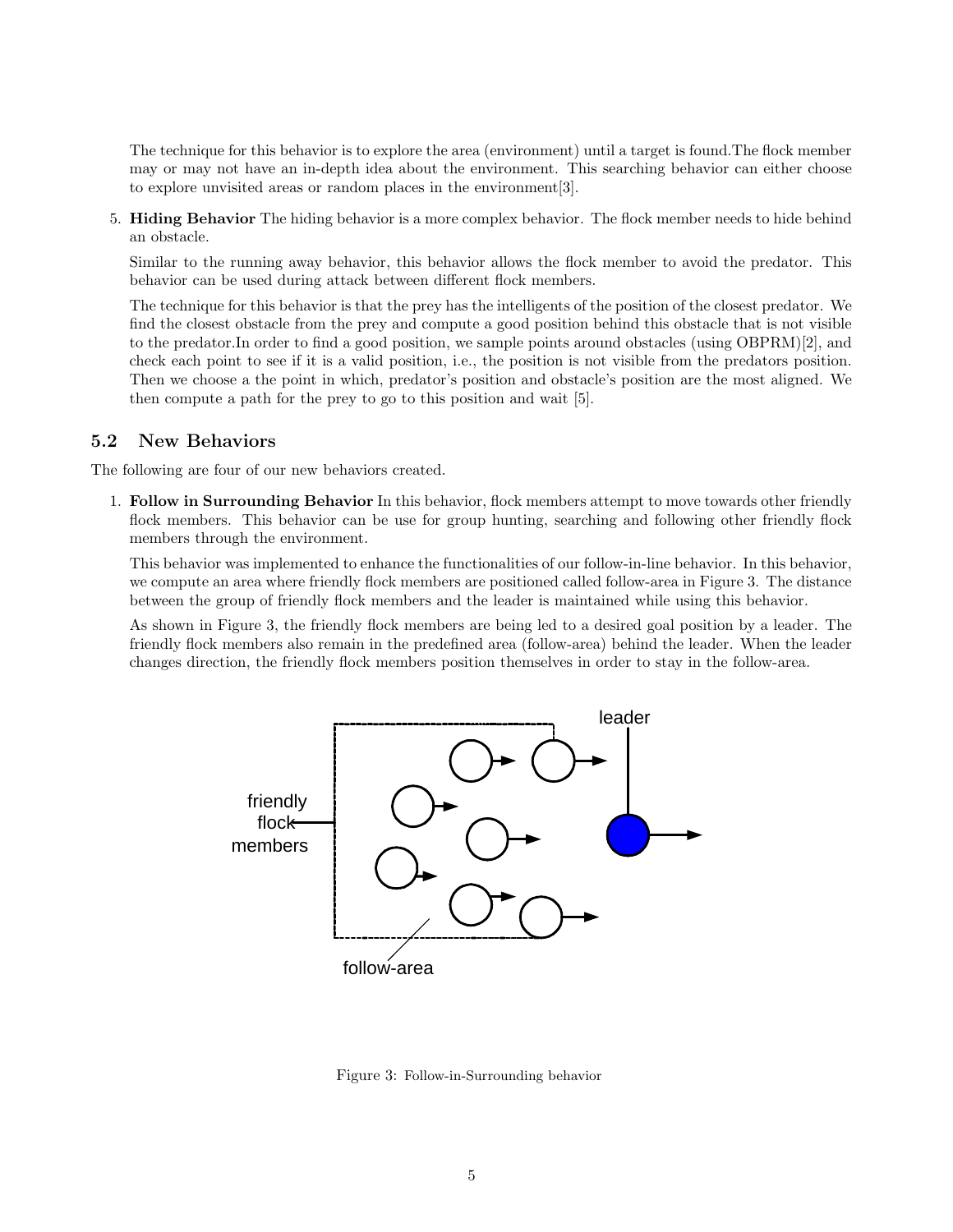2. Follow in Circle Behavior In this behavior, agents try to stay in a circular formation around a given agent. The purpose of this behavior is to allow agents to either protect a given agent or to surround an agent and prevent the agent from escaping.

During the follow in circle behavior, agents try to stay at the same relative position to the agent being surrounded. The agents following in a circle keep track of the relative angle they are using to follow in a circle. As the surrounded-agent changes directions, the following agents modify their target position to correspondingly stay at the same relative angle to the surrounded flock members.

As shown in Figure 4, the friendly flock members move towards the surrounded-agent in a circular formation. This causes the surrounded-agent to be either trapped or protected by the flock members surrounding it.



Figure 4: Follow-in-Circle behavior

3. Run to Friends Behavior In this behavior, a flock member attempts to move into a position that is closer to a group of frinedly flock members. The behavior can be used by a flock member to hide from a persuer in the midst of the flock, by vulnerable (e.g., young or elderly) flock members so they can be protected by the stronger members if the flock is being attacked by predators.

This behavior is implemented having the flock member that is attempting to move into the group select a goal position internal to the group. The way in which this goal position is selected will depend on the particular use. For example, if the flock is attacked by predators, the young might choose a goal that is close to their parents and towards the center of the flock. As another example, when fleeing from a pursuer, a flock member might choose to run away from the pursuer and towards the center of the flock. At each time step, the flock member will evaluate the situation and update their goal as necessary, e.g., move away from another predator if it has been identified as the most serious current threat.

An example of this behavior is shown in Figure 5. In this case, there is one Pursuer  $(P)$ , one flock member trying to evade that pursuer  $(E)$ , and one flock group. If the *basic evasion* behavior is used, then  $E$  would follow the trajectory shown and run past the flock. However, if the move into group behavior is used, then  $E$  would move toward the group. In the figure, and in our current implementation, the goal is selected as the center of the flock (i.e., the average of the positions of the flock members).

4. Attack in Group Behavior Attack-in-group behavior is a common technique that allows a group of predator flock members to attack a single agent. This behavior is used during group hunting.

Attack-in-group behavior was designed to enhance our attack-in-line behavior. In the attack-in-line behavior, predator's select the nearest prey flock member to attack which could cause each predator to be chasing different prey. This creates a possibility that none of the predators are successful in catching a prey.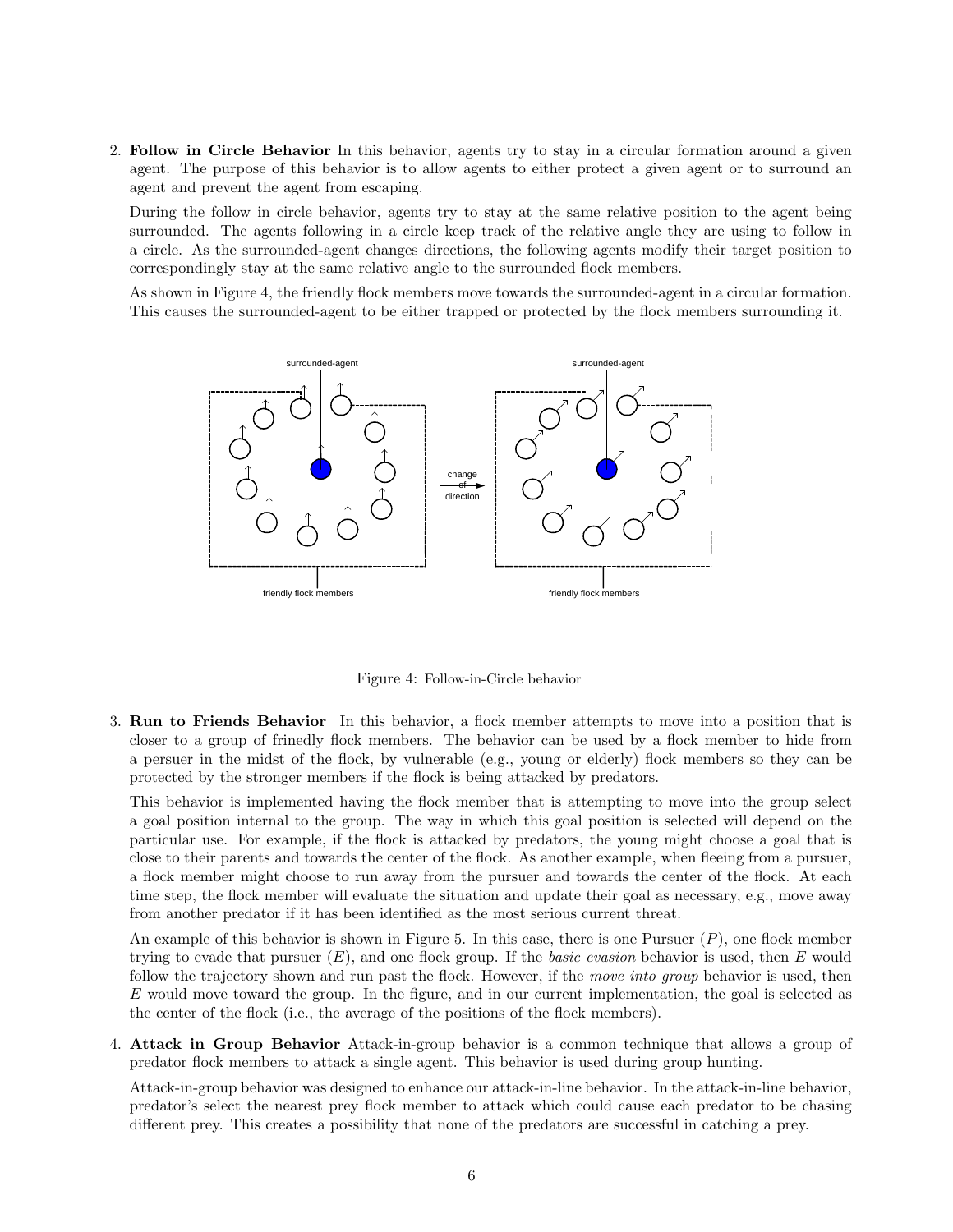

Figure 5: Run-to-Friends behavior

During this behavior, predator flock members attempt to hunt for a single prey. The initial center of all of the predator flock members is first computed. The prey flock member nearest the computed predator center is the prey that will be attacked in a group. Each predator respectively, will move toward the selected prey, increasing the posibility of catching the prey.

The example in Figure 6 shows one of the various ways for predators to attack a prey in groups. The steps of implementation stated above relays that as the prey changes directions, the predators also update their direction.



Figure 6: Attack-in-Group behavior

## 6 Discussion and Conclusion

In this work, we propose a framework to simplify the process of creating natural and complex group behaviors. We have shown that composable group behaviors are an easy way to formulate complex behaviors. Our composable group behaviors manage to have many similar group members with same states but with different behaviors. Users can employ this framework to compose a set of simple behaviors without worrying about what the other behaviors will be in the system and in what environment the agents will operate.

In addition, we have proved that the result of this research is an easy to use, adaptive and flexible framework for simulating group behaviors. Our future works include but are not limited to the following: creating interactive simulations for museum educational purposes and generating sophisticated but interesting group behaviors, and perhaps designing our own game engine.